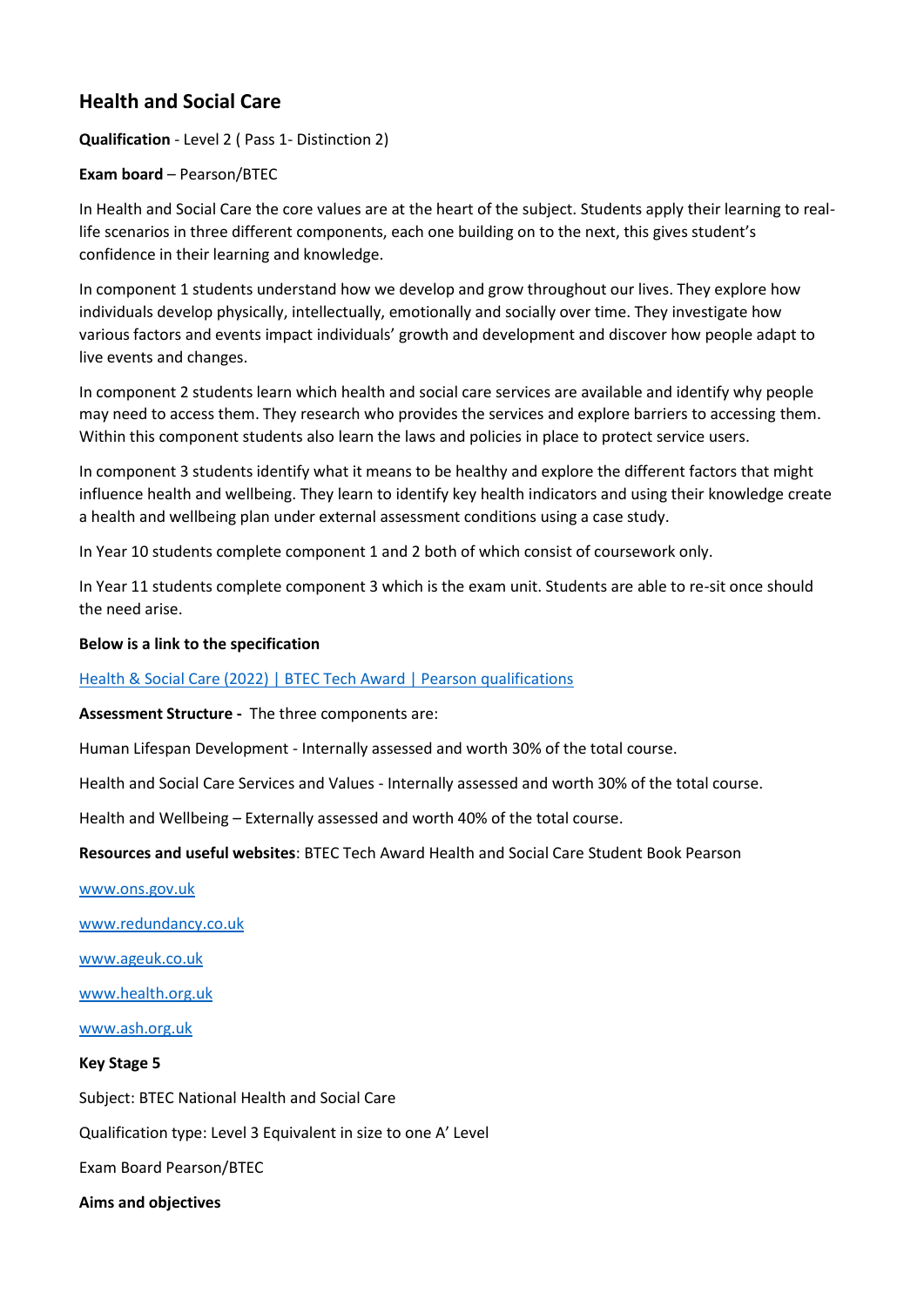The Post-16 course (BTEC Health and Social Care) builds on the offer at Key stage 4 ready for Higher Education or the work of work in the health care, teaching, psychology or sociological sector, however students do not need to have studied the subject at Key Stage 4 to study and be successful at Key Stage 5.

One course is offered and that is BTEC Extended Certificate Level 3, it is equivalent to 1 A' Level.

This course is made up of 4 units, 2 per year.

The first-year students complete the compulsory units of:

- 1. Human Lifespan Development exam based unit
- 2. Meeting individual Care and Support Needs coursework

#### In the second year:

- 1. Working in Health and Social Care exam based
- 2. Sociological Perspectives coursework

[www.nhs.uk](http://www.nhs.uk/)

[www.cancerresearchuk.org.](http://www.cancerresearchuk.org/)

[www.alzheimers.org.uk](http://www.alzheimers.org.uk/)

[www.bhf.org.uk](http://www.bhf.org.uk/)

[www.gov.uk](http://www.gov.uk/)

Curriculum Sequencing Rationale

| 1a.    | What are the key topics taught in Key Stage 4 Health and Social Care?                                         |
|--------|---------------------------------------------------------------------------------------------------------------|
|        | We teach Human Lifespan Development to include all aspects of Physical, Intellectual, Emotional and           |
|        | Social Development throughout the 6 life stages, Health and Social Care Services and Values and Health        |
|        | and Wellbeing.                                                                                                |
| $1b$ . | Why is this?                                                                                                  |
|        | The course allows students to explore their own physical, intellectual, emotional and social development      |
|        | and those of role models as an introduction to the subject, expanding knowledge from across the               |
|        | curriculum at KS3 and developing research skills, extended writing, independent evaluation and                |
|        | referencing.                                                                                                  |
| 2a.    | What order is this taught and why?                                                                            |
|        | The BTEC Specification identifies the areas to be taught and the order of delivery. This is because the final |
|        | grade is composed of two pieces of course work with a 20% grade weighting on each and a final exam            |
|        | worth 60% of the marks. The exam is synoptic; made up of components 1 and 2 to achieve a final grade          |
|        | alongside component 3 and is sat at the end of the course.                                                    |
| $2b$ . | How do we build on these topics and rationale in KS4?                                                         |
|        | As listed for 1a. The course is structured to build up knowledge from birth to death dealing with lifespan    |
|        | development gaining knowledge and skills to explore all areas of growth and development and investigate       |
|        | how they affect the individual throughout their lifespan including barriers.                                  |
| 3a.    | How do we build on these topics and rational in KS5?                                                          |
|        | The first unit develops the life stages using theorists to challenge ideas and develop advanced               |
|        | independent research and referencing skills.                                                                  |
|        | Although some prior knowledge of the subject is useful at KS5 it is not compulsory therefore lessons either   |
|        | reinforce knowledge or is new to the student. The overall Level 3 marks are equal for both those who have     |
|        | studied at KS4 and are new in KS5.                                                                            |
| 3b.    | What order is this taught and why?                                                                            |
|        |                                                                                                               |